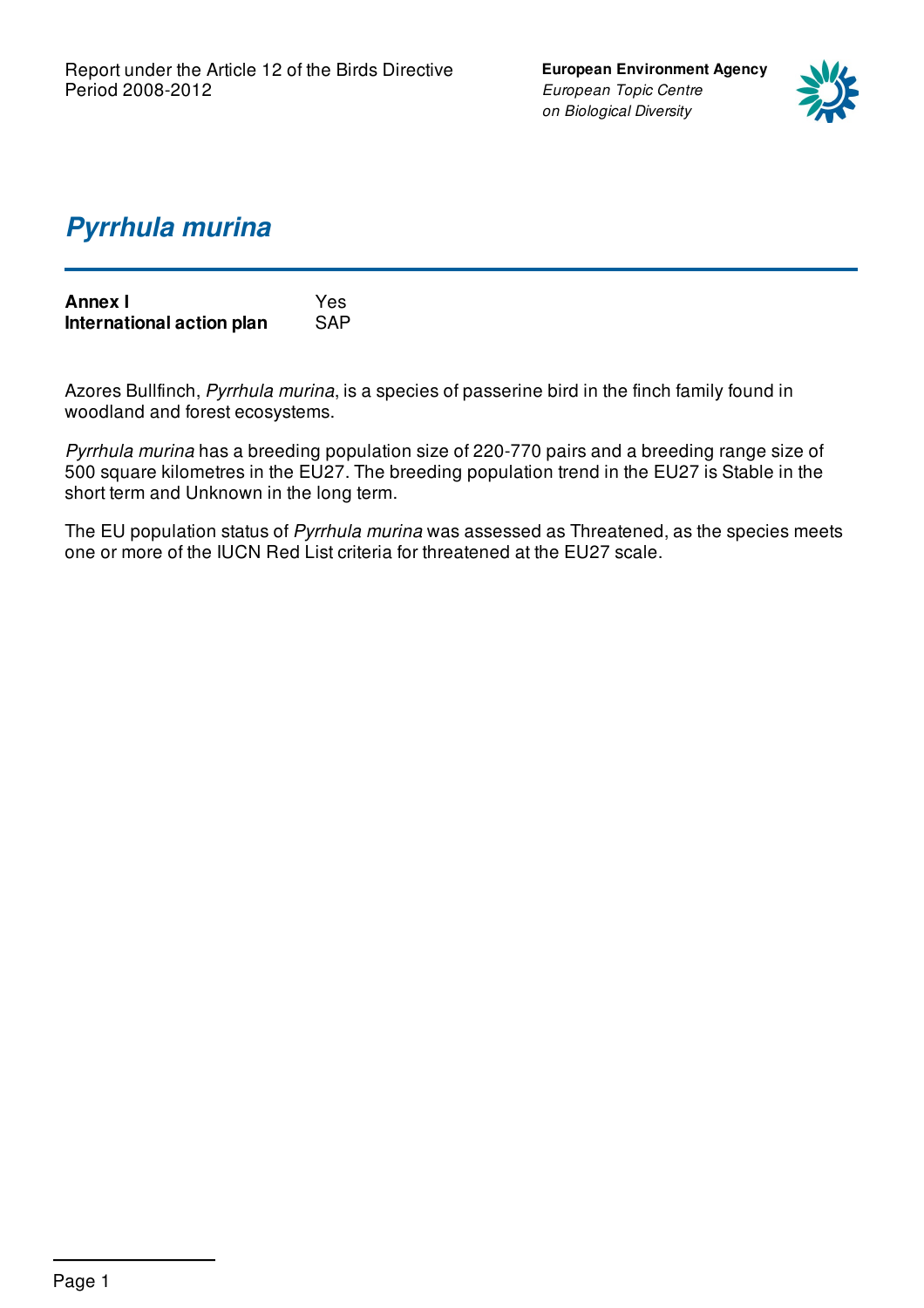### *Pyrrhula murina*

*Report under the Article 12 of the Birds Directive*

# Assessment of status at the European level

| <b>Breeding</b> | <b>Breeding</b><br>population trend |                           | Range |                      | <b>Breeding range</b><br>trend | Winter          | Winter population<br>trend |              | <b>Population</b> |
|-----------------|-------------------------------------|---------------------------|-------|----------------------|--------------------------------|-----------------|----------------------------|--------------|-------------------|
| population size | <b>Short</b><br>term                | Long<br>term              | area  | <b>Short</b><br>term | Long<br>term                   | population size | <b>Short</b><br>term       | Long<br>term | status            |
| 220 - 770 p     |                                     | $\mathbf{v}$<br>$\Lambda$ | 500   |                      |                                |                 |                            |              | Threatened        |

See the endnotes for more information<sup>i</sup>

## Additional assessment at the subspecies level

| <b>Breeding</b><br>population size | <b>Breeding</b><br>population trend |              | Range | <b>Breeding range</b><br>trend |              | Winter          | Winter population<br>trend |              | <b>Population</b> |
|------------------------------------|-------------------------------------|--------------|-------|--------------------------------|--------------|-----------------|----------------------------|--------------|-------------------|
|                                    | <b>Short</b><br>term                | Long<br>term | area  | <b>Short</b><br>term           | Long<br>term | population size | <b>Short</b><br>term       | Long<br>term | status            |

Threatened

*Distribution map not available.*

# Trends at the Member State level

| MS/Ter.     | $%$ in          | <b>Breeding</b>      | <b>Breeding</b><br>population trend |      | Range                | <b>Breeding range</b><br>trend |      | Winter<br>population | Winter population<br>trend |  |
|-------------|-----------------|----------------------|-------------------------------------|------|----------------------|--------------------------------|------|----------------------|----------------------------|--|
| <b>EU27</b> | population size | <b>Short</b><br>term | Long<br>term                        | area | <b>Short</b><br>term | Long<br>term                   | size | <b>Short</b><br>term | Long<br>term               |  |
| <b>PTAC</b> | 100.0           | 227 - 761 p          |                                     | X    | 500                  | $\mathbf v$                    |      |                      |                            |  |

See the endnotes for more information<sup>ii</sup>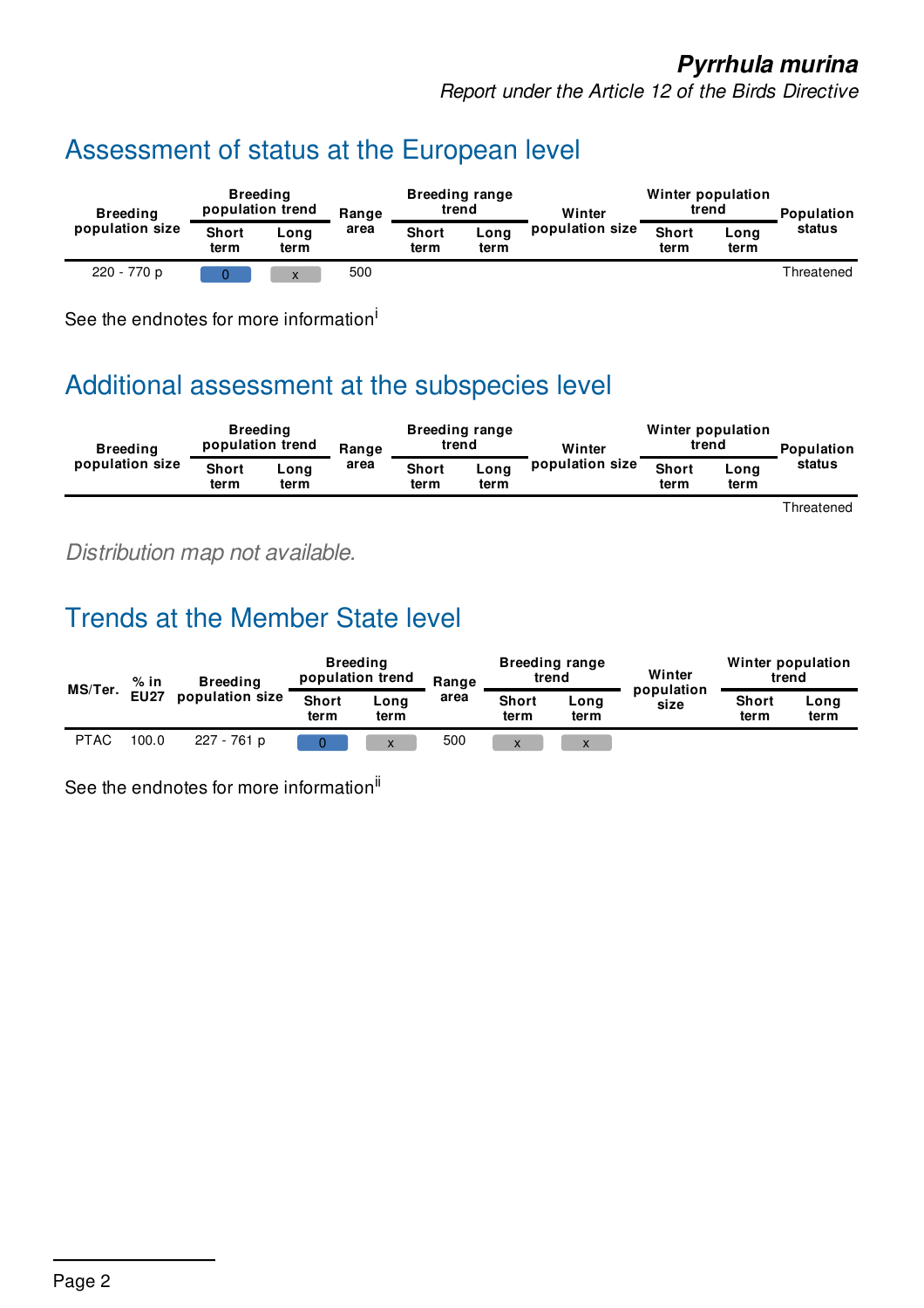*Pyrrhula murina*

*Report under the Article 12 of the Birds Directive*



Outside data coverage

 $\leq n$ .a.

Unknown trend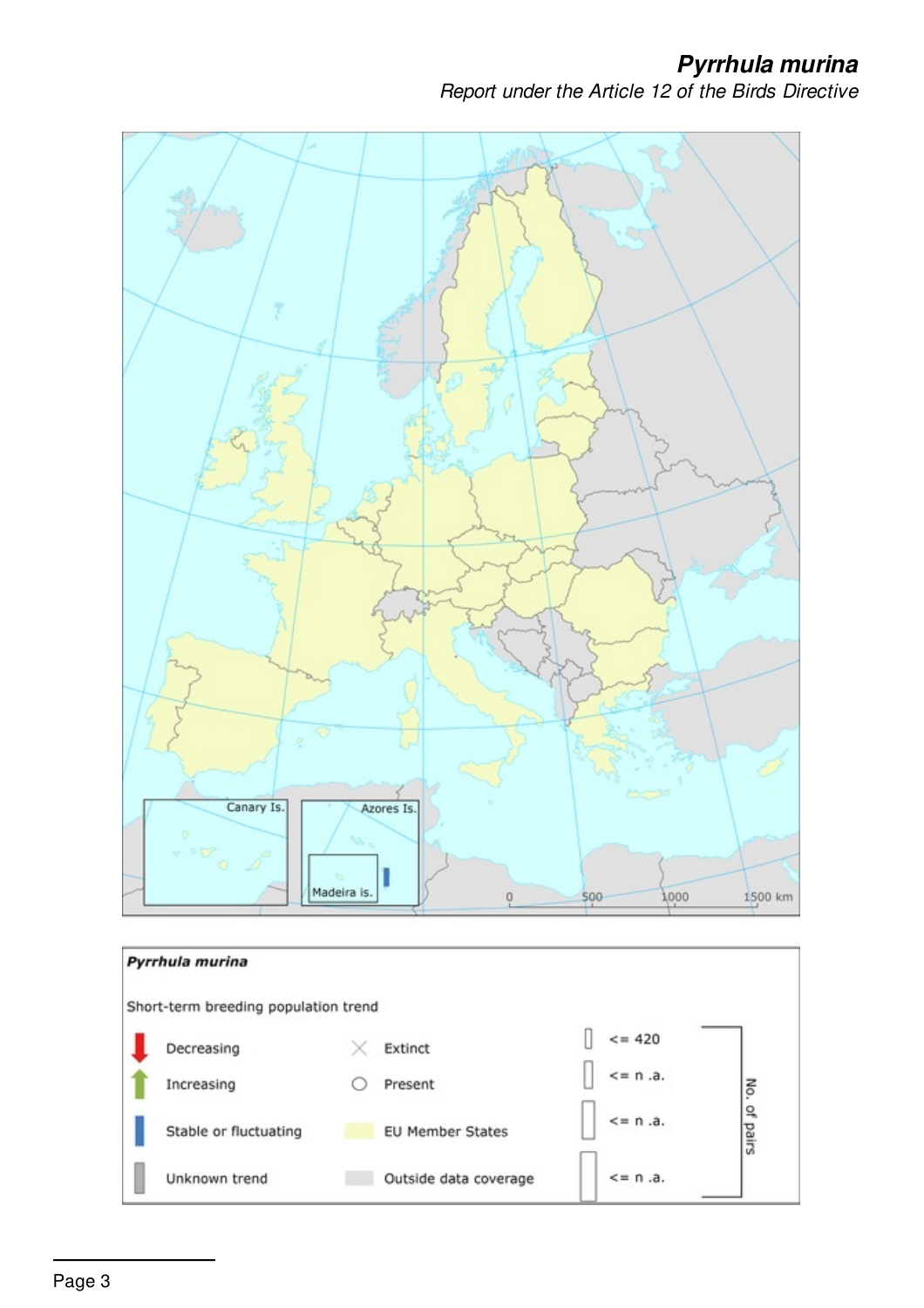*Short-term winter population trend was not reported for this species.*

## Main pressures and threats reported by Member States

For the bird species triggering SPA classification Member States were asked to report the 20 most important pressures and threats using an agreed hierarchical list which can be found on the Article 12 Reference Portal ( [http://bd.eionet.europa.eu/activities/Reporting/Article\\_12/reference\\_portal](http://bd.eionet.europa.eu/activities/Reporting/Article_12/reference_portal) ). Pressures are activities which are currently having an impact on the species and threats are activities expected to have an impact in the near future. The table below only contains information from Member States, where a species triggers SPA classification. Pressures and threats were ranked in three classes 'high, medium and low importance', the table below only shows pressures and threats classed as 'high', for some species there were less than ten pressures and threats reported as highly important.

#### **Ten most frequently reported 'highly important' pressures and threats**

|            | Code Activity                          | <b>Frequency</b> |
|------------|----------------------------------------|------------------|
| <b>B02</b> | Forest and plantation management & use | 25               |
| 101        | Invasive alien species                 | 25               |
| J03        | Other changes to ecosystems            | 25               |
| K03        | Interspecific faunal relations         | 25               |

## Proportion of population covered by the Natura 2000 network

For the bird species triggering SPA classification Member States were asked to report the size of a species population occurring within the Natura 2000 network. The percentage of species population covered by the network was estimated by comparing the population size within the network and the total population size.

#### **Percentage of coverage by Natura 2000 sites**

|  |  | MS/territory season SPA trigger % coverage |  |
|--|--|--------------------------------------------|--|
|--|--|--------------------------------------------|--|

| <b>PTAC</b> | breeding | <b>YES</b> |  |
|-------------|----------|------------|--|
|             |          |            |  |

See the endnotes for more information<sup>iii</sup>

### Most frequently reported conservation measures

For the bird species triggering SPA classification Member States were asked to report up to 20 conservation measures being implemented for this species using an agreed list which can be found on the Article 12 Reference Portal. Member States were further requested to highlight up to five most important ('highly important') measures; the table below only shows measures classed as 'high', for many species there were less than ten measures reported as highly important.

#### **Ten most frequently reported 'highly important' conservation measures**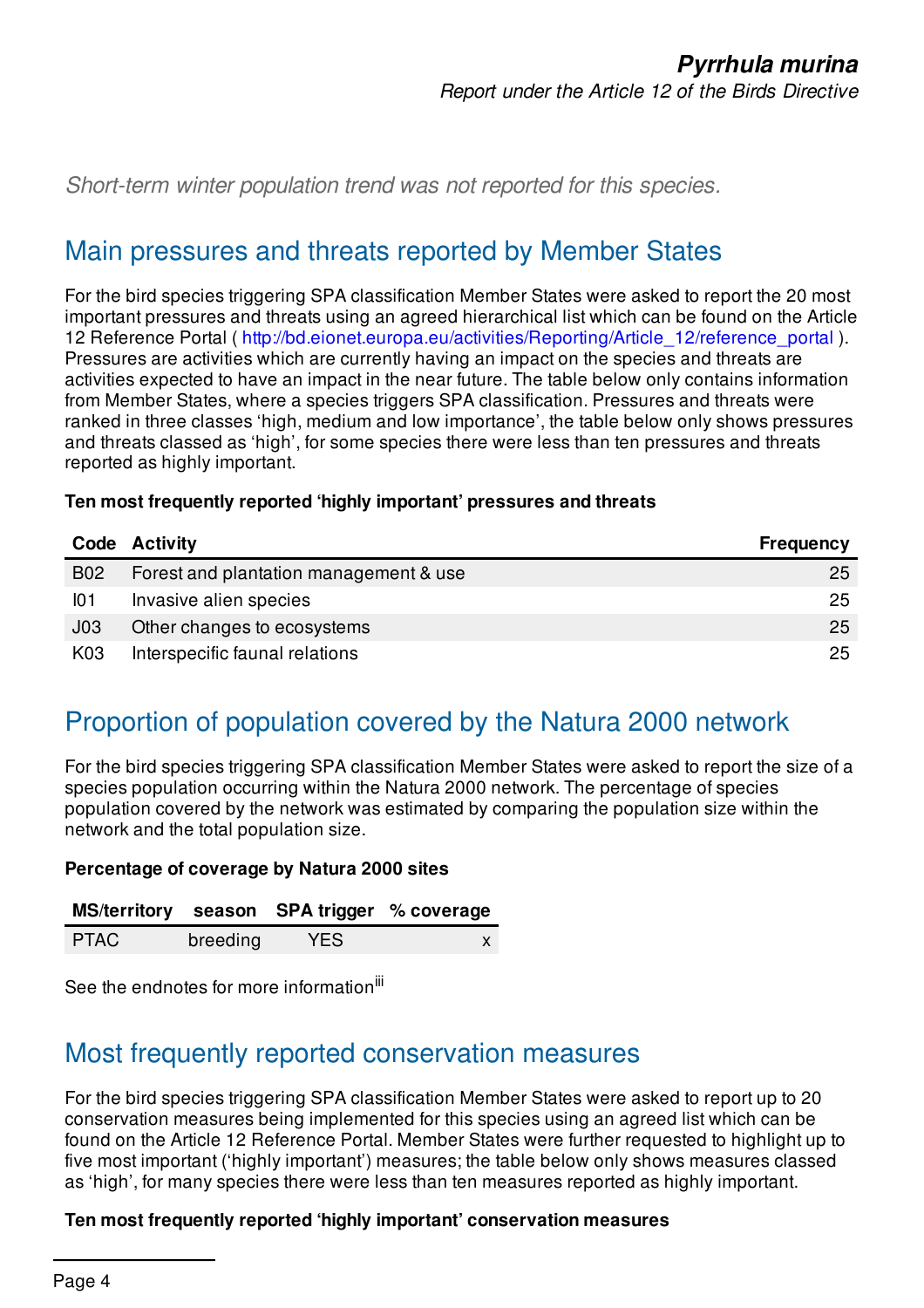*Pyrrhula murina*

*Report under the Article 12 of the Birds Directive*

| Code | <b>Measure</b>                                               | <b>Frequency</b> |
|------|--------------------------------------------------------------|------------------|
| 3.1  | Restoring/improving forest habitats                          | 33               |
| 3.2  | Adapt forest management                                      | 33               |
| 7.4  | Specific single species or species group management measures | 33               |

This information is derived from the Member State national reports submitted to the European Commission under Article 12 of the Birds Directive in 2013 and covering the period 2008-2012. More detailed information, including the MS reports, is available at: <http://bd.eionet.europa.eu/article12/summary?period=1&subject=A453> .